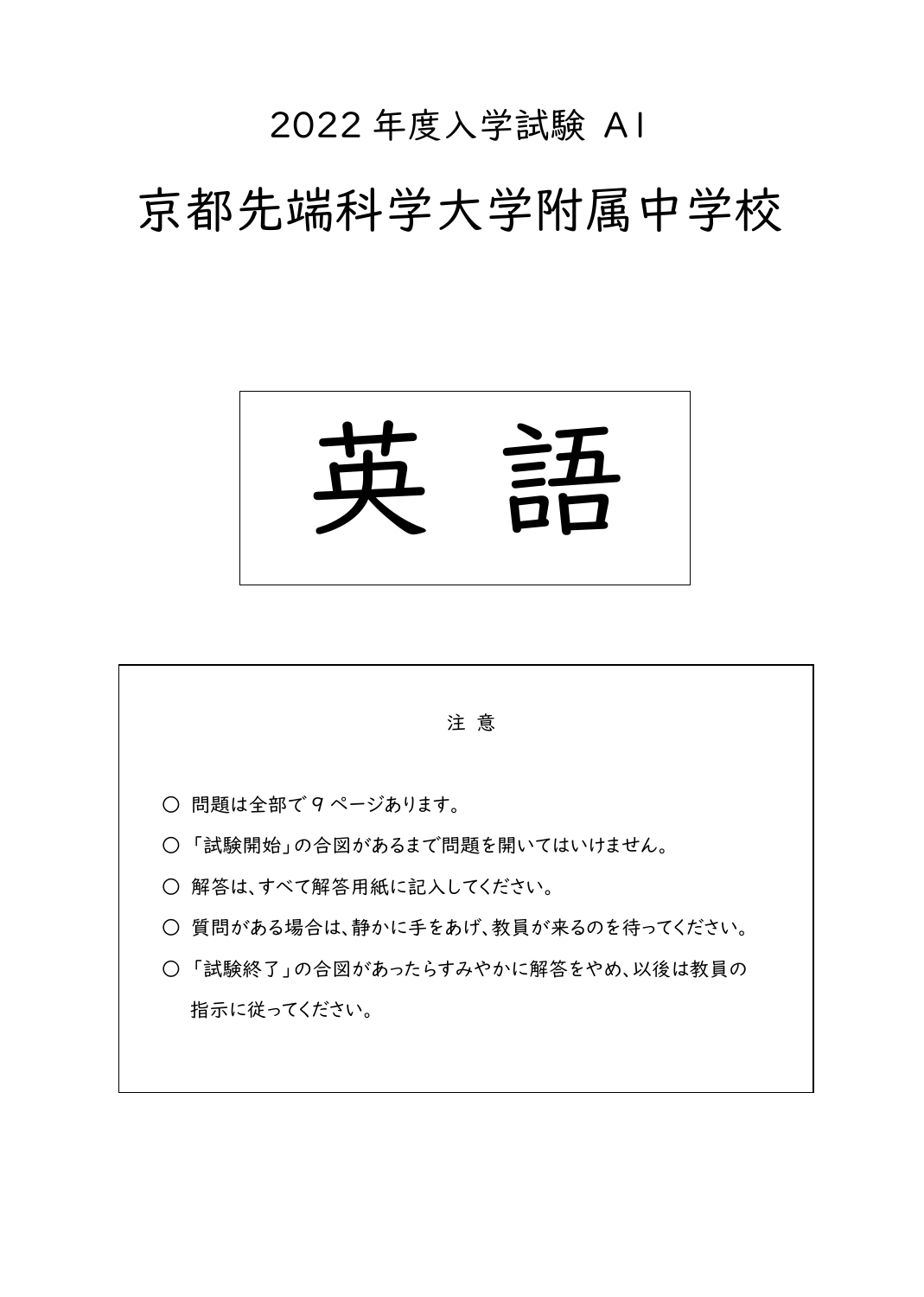#### リスニング問題

これから流れる対話を聞き、その最後の文に対する応答としてもっとも適切なも のを放送される I ,2,3の中から I つ選び、番号で答えなさい。対話と選択肢 は二度流れます。

 $2|$  これから英文が流れます。その内容についての文を完成させるのにもっとも適切 なものを選び、番号で答えなさい。英文は二度流れます。

(1) Another name for Songkran is

- 1. Christmas
- 2. Water Festival
- 3. Thailand
- 4. Traditional Festival

(2) Usually, \_\_\_\_\_\_\_\_\_\_\_\_\_\_\_\_\_\_\_\_ will only get their hands wet.

- 1. teachers
- 2. police officers
- 3. babies
- 4. statues
- (3) During Songkran, Thai people clean their houses \_\_\_\_\_\_\_\_\_\_\_\_\_\_\_\_\_\_\_ .
	- 1. to visit relatives
	- 2. to prepare for the year ahead
	- 3. to celebrate birthdays
	- 4. to make sand temples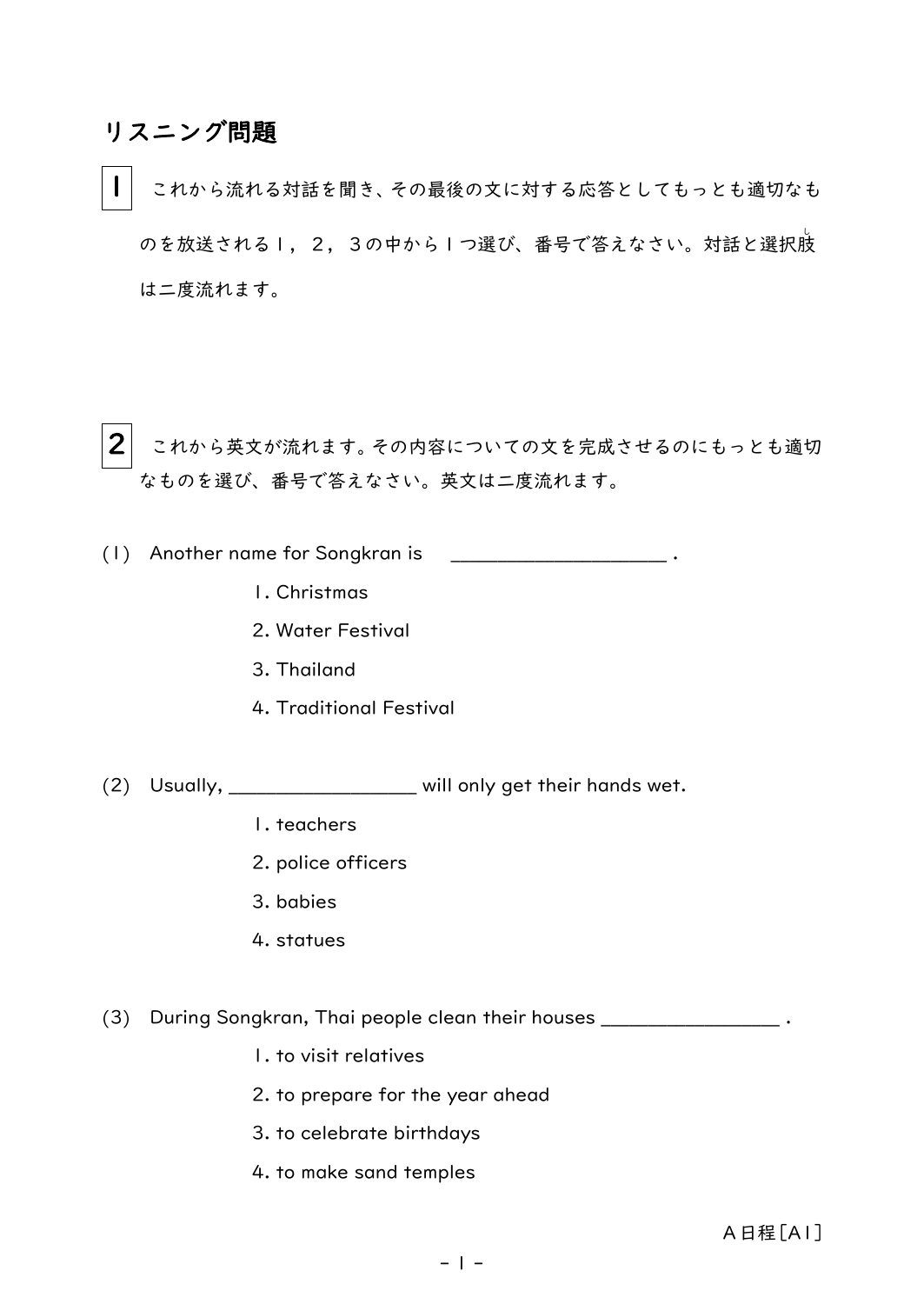### 筆記問題

 $3^{+}$ 次の各 部に入るもっとも適切な語(句)を選び、番号で答えなさい。 (1) What are you doing?  $- I$  dinner with my grandparents now. 1. have 2. am having 3. had (2) is the shortest month in a year. 1. October 2. August 3. February (3) Guess what? I saw a UFO yesterday!  $-$  \_\_\_\_\_\_\_\_ ! 1. Good for you 2. No way 3. Go ahead (4) To play baseball, you need a ball, a bat, and a . 1. globe 2. glove 3. glue  $(5)$  The top of Mt. Fuji is covered  $\frac{1}{\sqrt{1-\frac{1}{2}}}\sqrt{1-\frac{1}{2}}$  snow. 1. by 2. from 3. with (6) Before entering the building, you are supposed to check your . 1. temperature 2. medicine 3. sightseeing (7) Emily nothing from Joseph for five years. She wonders how he's doing these days. 1. heard 2. has heard 3. hears (8) Kevin had homework yesterday, so he had to stay up late. 1. many 2. few 3. much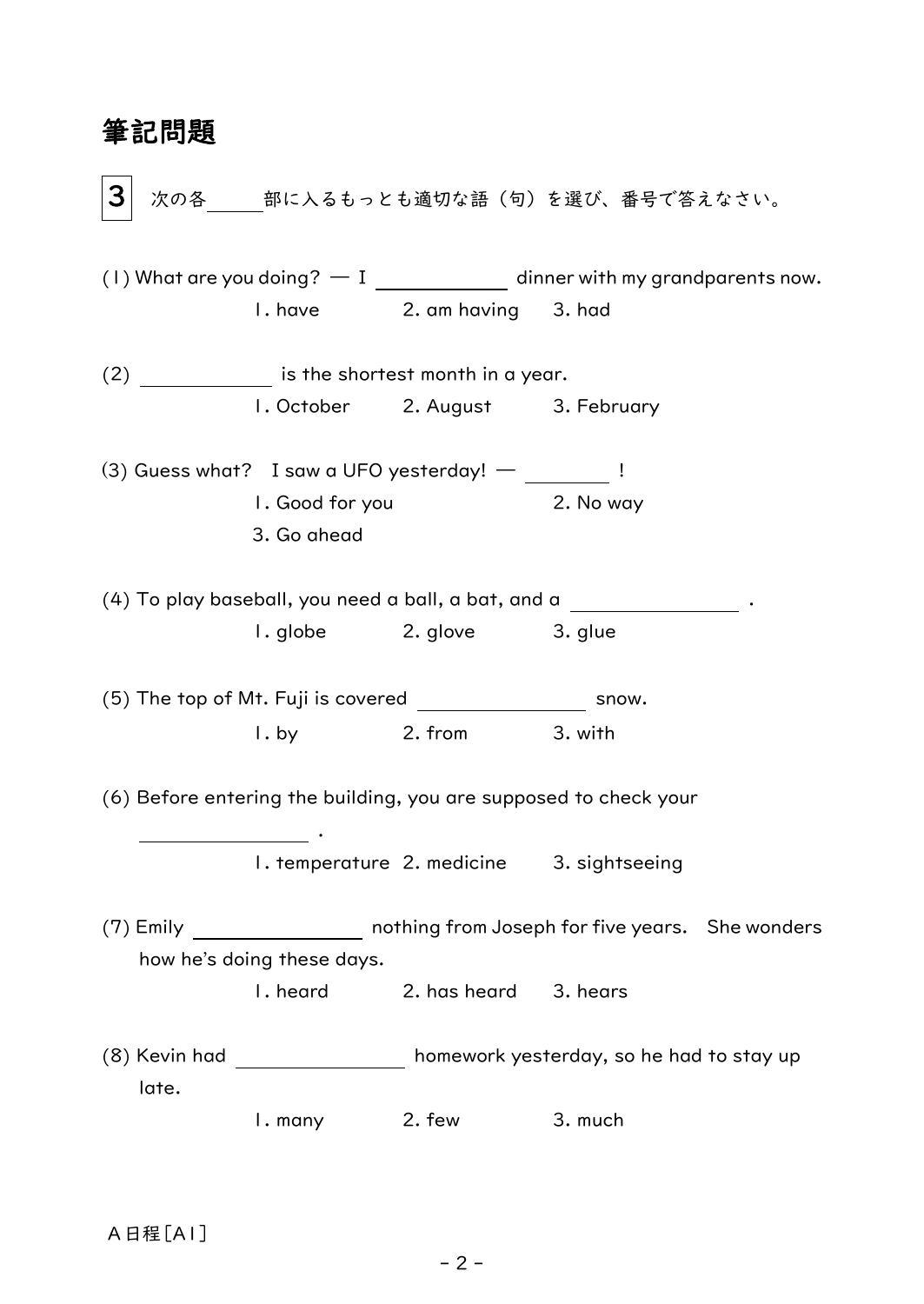(9) Can we go out for dinner tonight? —  $\qquad \qquad$ . 1. That's too bad 2. Never mind 3. I'm afraid not (10) made you decide to learn Japanese? ― I'm really interested in Japanese manga and animation. 1. What 2. Why 3. How (11) She remembers her grandparents' house often in her childhood. 1. to visit 2. visited 3. visiting (12) We enjoyed at the party last weekend. 1. us 2. ours 3. ourselves (13) My father for six years. 1. died 2. has died 3. has been dead (14) A person has never made a mistake has never tried anything new. 1. who 2. which 3. whose (15) Daniel his watch repaired at that shop. 1. made 2. had 3. let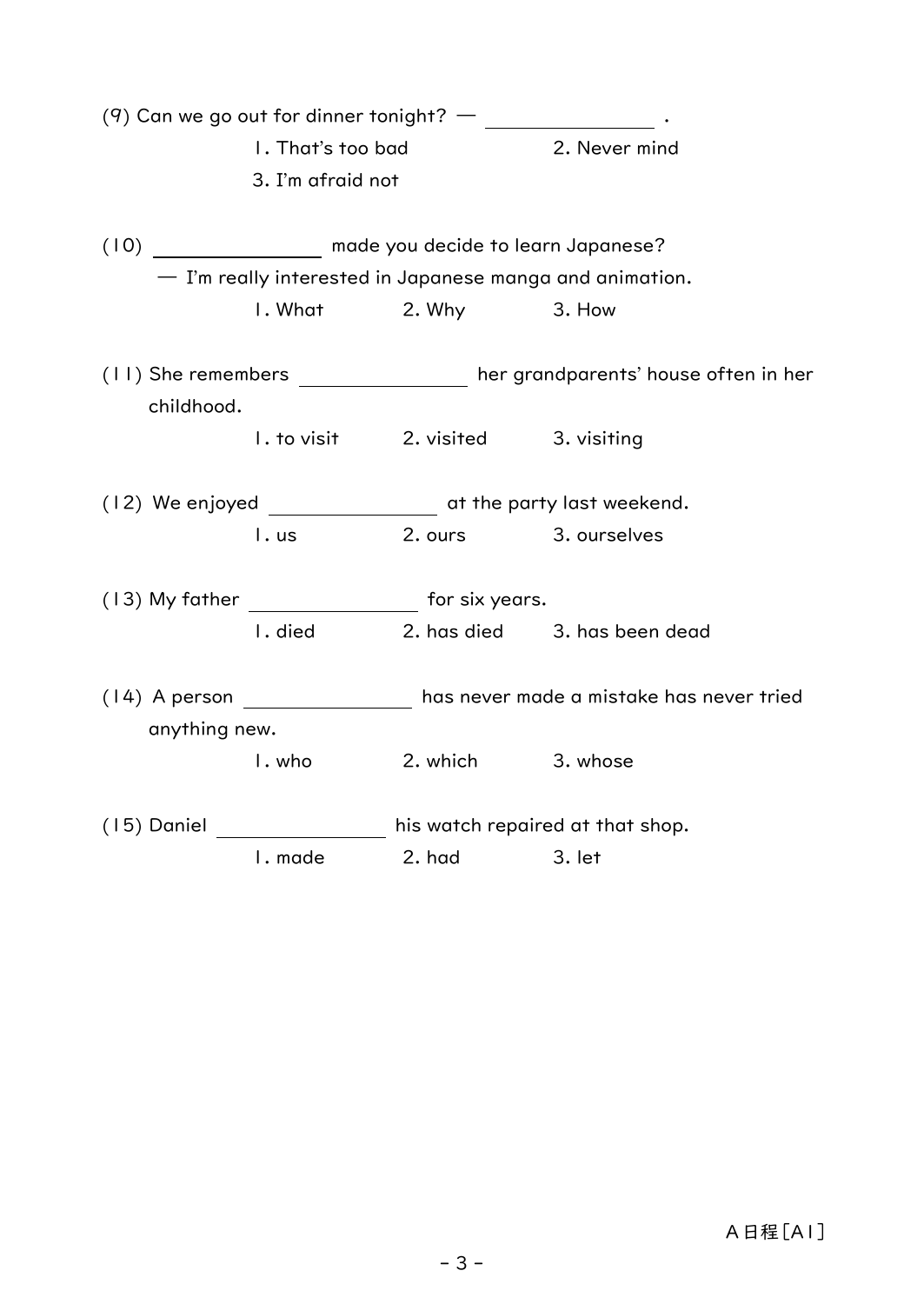- $\vert {\bf 4}\vert$  日本語の意味になるように、[ ]内の語句を並べかえて英文を完成させなさ い。ただし、(4), (5) にはそれぞれ1つだけ使わない語句が入っています。 解答欄 らん には英文を書くときのルールにしたがって答えを書くこと。
	- (1) スミス先生は彼に学校に遅刻してほしくありませんでした。 Ms. Smith [ be / for / him / late / not / school / to / wanted ].
	- (2) 私は娘にどちらの人形を買ったらいいかわかりませんでした。 I [ buy / didn't / doll / for / know / to / which ] my daughter.
	- (3) 私はあなたを午後 4 時に京都駅に迎えに行くつもりです。 I'm  $\lceil$  at / going / pick / Kyoto station / to / up / you  $\lceil$  at 4 p.m.
	- (4) これはなんて便利な機械なのでしょう!(1語不要)  $\lceil a / an / is / machine / this / useful / what \rceil!$
	- (5) 教室の窓を開けたままにしたのは誰ですか。 ― アンです。(1語不要)  $\int$  did / left / the classroom / the window / of / open / who  $\int$  ? — Ann did.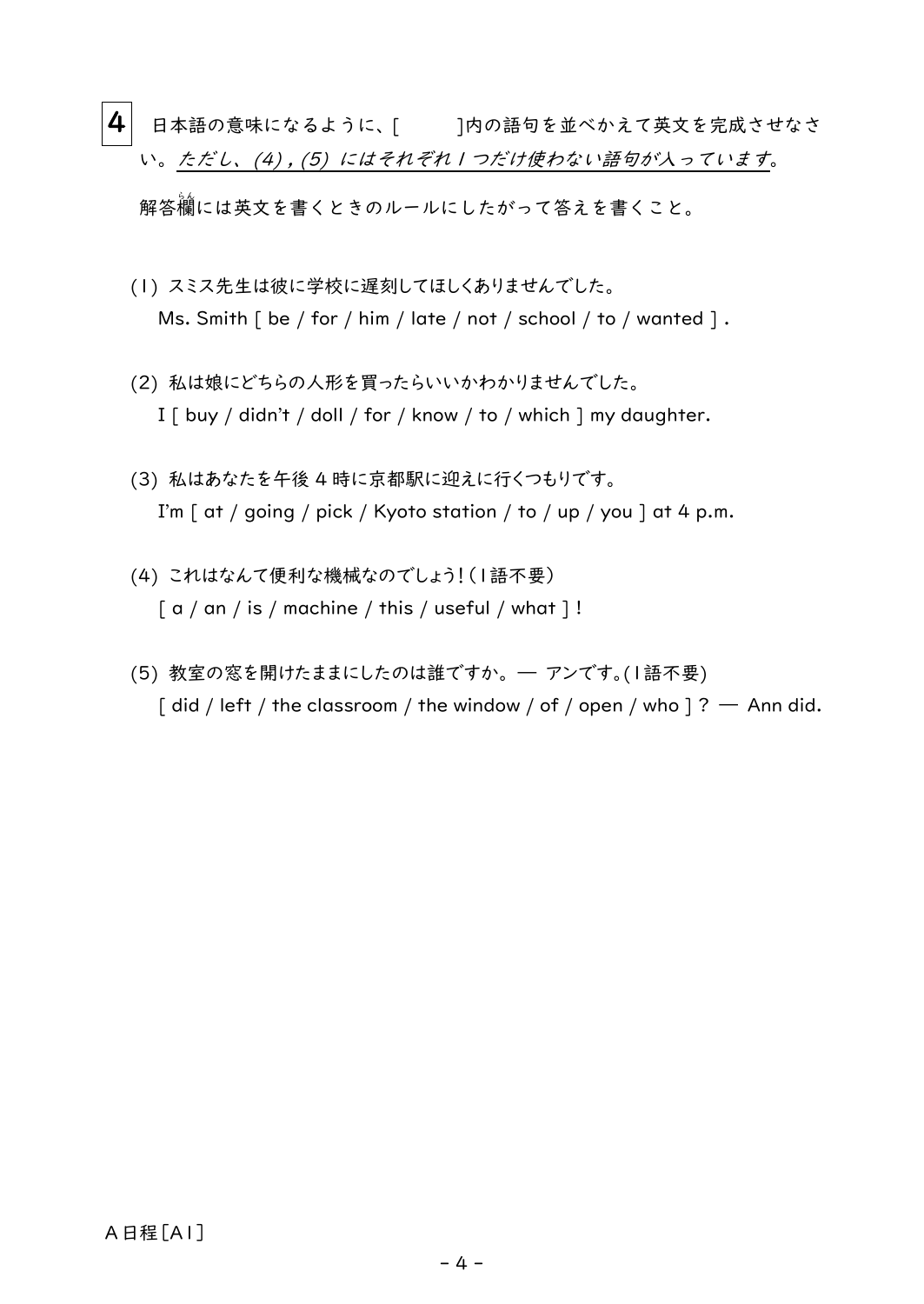5 日本語の意味になるように、各 部に入る一語を答えなさい。

- (1) マットはおとといで 20 歳になりました。 Matt became twenty years old the day verture that yesterday.
- (2) 次の金曜日の会議にご出席いただけますでしょうか? Will you be to attend the meeting next Friday?
- (3) 今や、インターネットなしの生活は考えられません。 I can't imagine life \_\_\_\_\_\_\_\_\_\_\_\_\_\_\_\_\_ the Internet now.
- (4) また近いうちにお会いできるのを楽しみにしています。 I'm looking \_\_\_\_\_\_\_\_\_\_\_\_\_\_\_\_\_ to seeing you again soon.
- (5) その箱は小さい子どもでも持ち運べるほど軽かった。 The box was small **Form a** for a little kid to carry.
- (6) 終わりよければ全てよし。 All's well \_\_\_\_\_\_\_\_\_\_\_\_\_\_\_\_\_\_ ends well.
- (7) 「もしもし、ウィルソンさんの番号でしょうか?」 ― 「番号をお間違えだと思いますよ。」 "Hello, am I calling to Mr. Wilson?" — "I think you have the **number.**"
- (8) 私が戻るまで、スーツケースを預かっていただけませんか? Could you keep my suitcase \_\_\_\_\_\_\_\_\_\_\_\_\_\_\_\_\_\_\_\_\_\_ I'm back?
- (9) 私は甥の誕生日プレゼントに新しい靴をあげました。

I gave my nephew a new state of shoes for his birthday.

(10) 今日はこの会場まで電車とバスで来ました。 I came to this place \_\_\_\_\_\_\_\_\_\_\_\_\_\_\_\_\_\_ train and bus.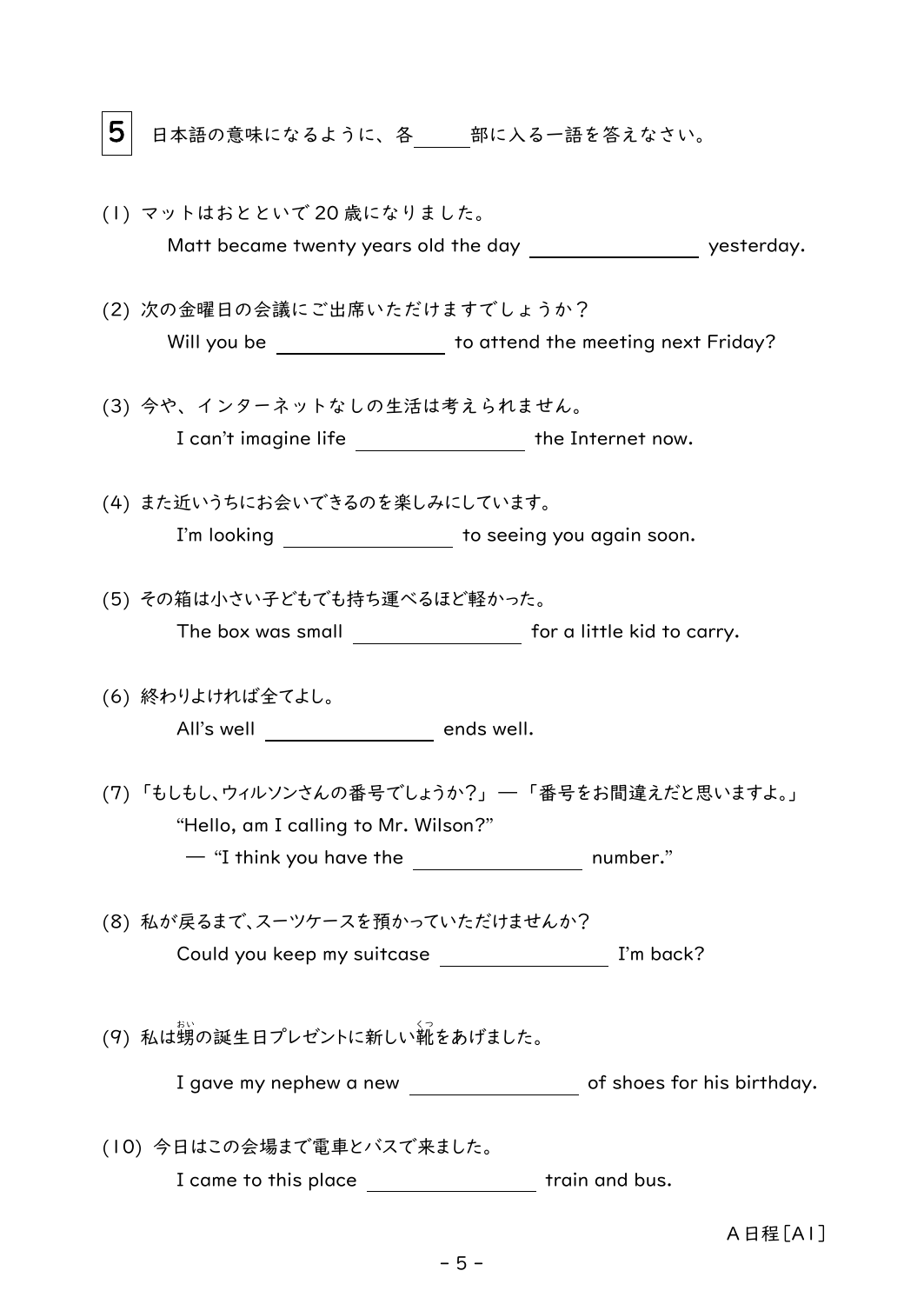

 $\left. 6 \right|$  次の E メールの内容に関して、(1)〜(3)の質問に対する答えとして最も適切なもの

を、次のページの 1〜3 の中から一つずつ選び、番号で答えなさい。

From: Mayuko Tanaka <mayukotanaka@kuasmail.com> To: Sophia Brown <sophiabrown@cndmail.com> Date: Thursday, January 13, 2022 Subject: Invitation to the Chorus contest

#### Dear Ms. Brown

Hello, Ms. Brown. How are you? It's been 3 years since you left Japan. I liked your piano lessons when I was an elementary school student. I still practice by myself. The Chorus contest will be held on February 16 at KUAS concert hall. Every class will perform songs in chorus and I will play the piano for my class. I heard you are going to come to Japan next month and stay for a few weeks. If you can visit Kyoto and if you are free on this day, please come to the contest and hear our songs. I hope to see you there, and I'll be waiting for your reply. Sincerely yours,

---------------------------------------------------------------------

Mayuko Tanaka

From: Sophia Brown <sophiabrown@cndmail.com> To: Mayuko Tanaka <mayukotanaka@kuasmail.com> Date: Friday, January 14, 2022 Subject: Excited about the concert

Hi, Mayuko

Thanks for your e-mail yesterday and I'm very happy to hear that you are going to perform your piano at the Chorus concert.

---------------------------------------------------------------------

Yes, I'm planning to come back to Japan on February 5. After doing some work in Tokyo, I'm going to Kyoto on February 13 and stay with my friend for a week. I will do some sightseeing there, but I have time to go to see you for sure! I'm really excited to see you again! Good luck with your practice. Please let me know the starting time of the concert.

Best regards,

Sophia Brown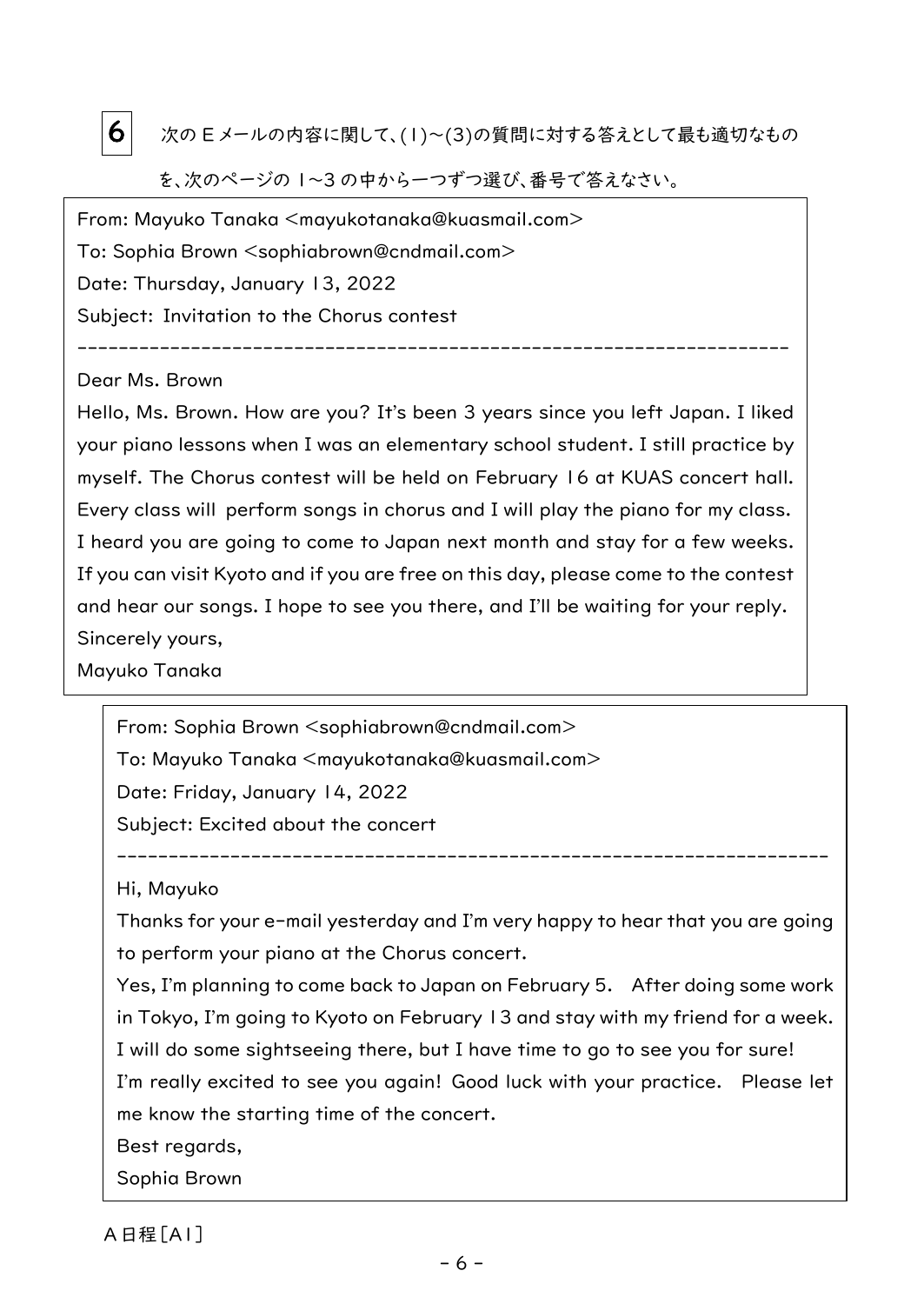- (1) Why did Mayuko send this e-mail?
	- 1. To invite Sophia to her piano concert.
	- 2. To ask Sophia if she could come to see the concert.
	- 3. To tell Sophia that Mayuko liked her chorus lessons.
- (2) Which is correct about Sophia?
	- 1. She lives in Japan.
	- 2. She will be in Tokyo on February 14.
	- 3. Mayuko was taught how to play the piano by her.
- (3) What will Mayuko probably do next?
	- 1. Write to Sophia again to tell her what time the concert will begin.
	- 2. Go to KUAS concert hall to book a seat for Sophia.
	- 3. Get her house's extra room ready for Sophia.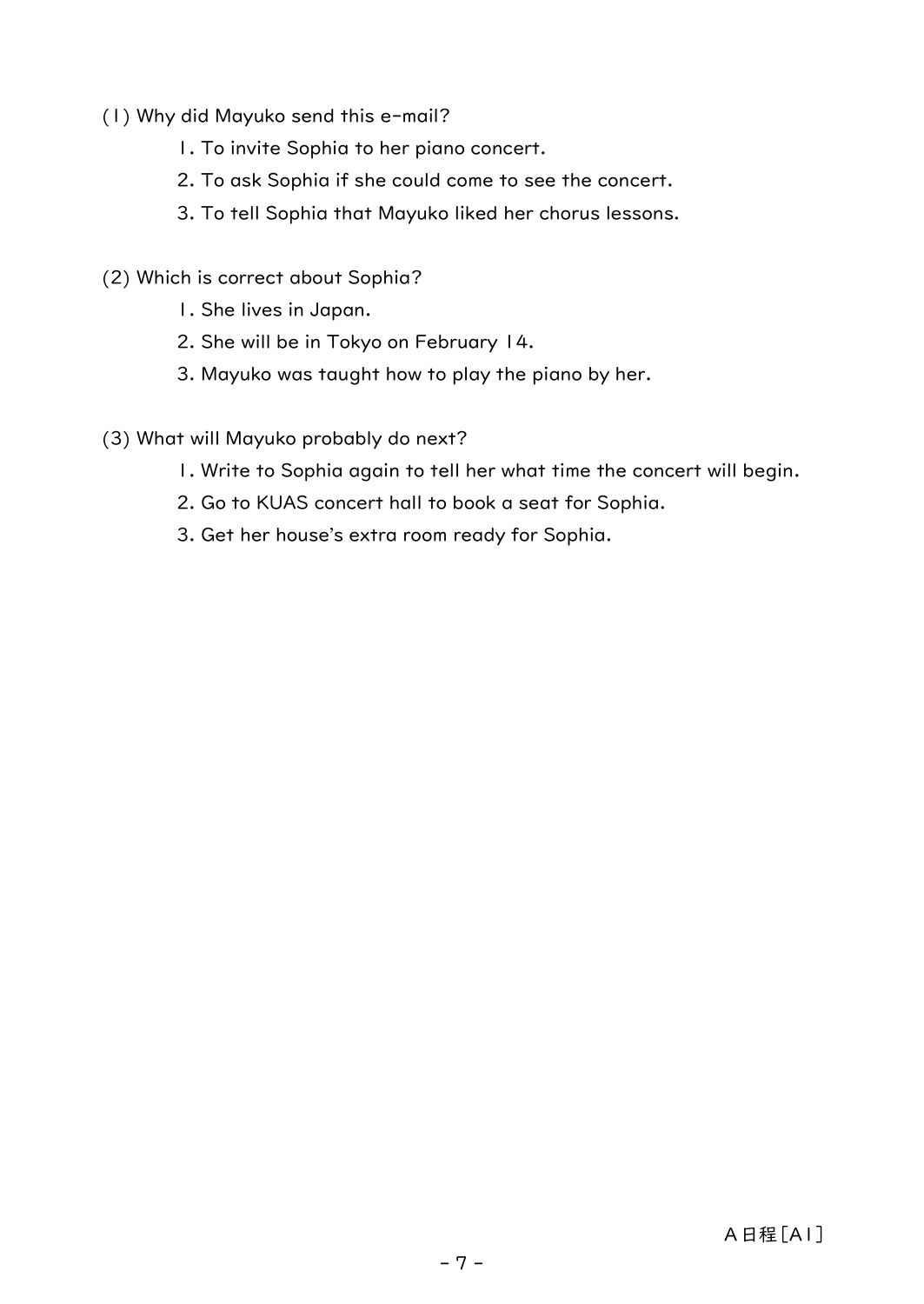$\bf 7$   $\mid$  次の英文を読んで、本文の内容と一致するものをあとのI~8から4つ選び、 番号で答えなさい。

Cats are one of the most well-known animals in the world and they are certainly popular in Japan. In 2020 there were around 9.6 million pet cats in the country. Cat cafes are also common in Japan. But how much do you really know about the animal?

Humans have kept cats as pets for about 9500 years. Scientists have found signs that the people of ※1Cyprus had pet cats around 7500 BC. Long ago the people of Egypt believed that cats were gods and they looked after them carefully. They thought that cats would bring them good luck.

Cats are excellent climbers and can jump very high. In fact a cat can jump six times higher than itself. They climb well because they have ※2claws and a lot of toes - 18 altogether. They can also run at almost 50 kilometers per hour. To have the energy to climb and run, a cat needs lots of sleep and most cats will sleep for between 13 to 16 hours every day. They are asleep for 70% of their lives!

Although cats are carnivores - which means that they eat meat - they will also eat grass and plants. This is why some cat owners cannot buy houseplants or flowers - their pet will eat or chew the plants. Cats will also sometimes hunt small animals such as mice and birds. Cats walk extremely quietly and see well in the dark, so they can catch other animals easily.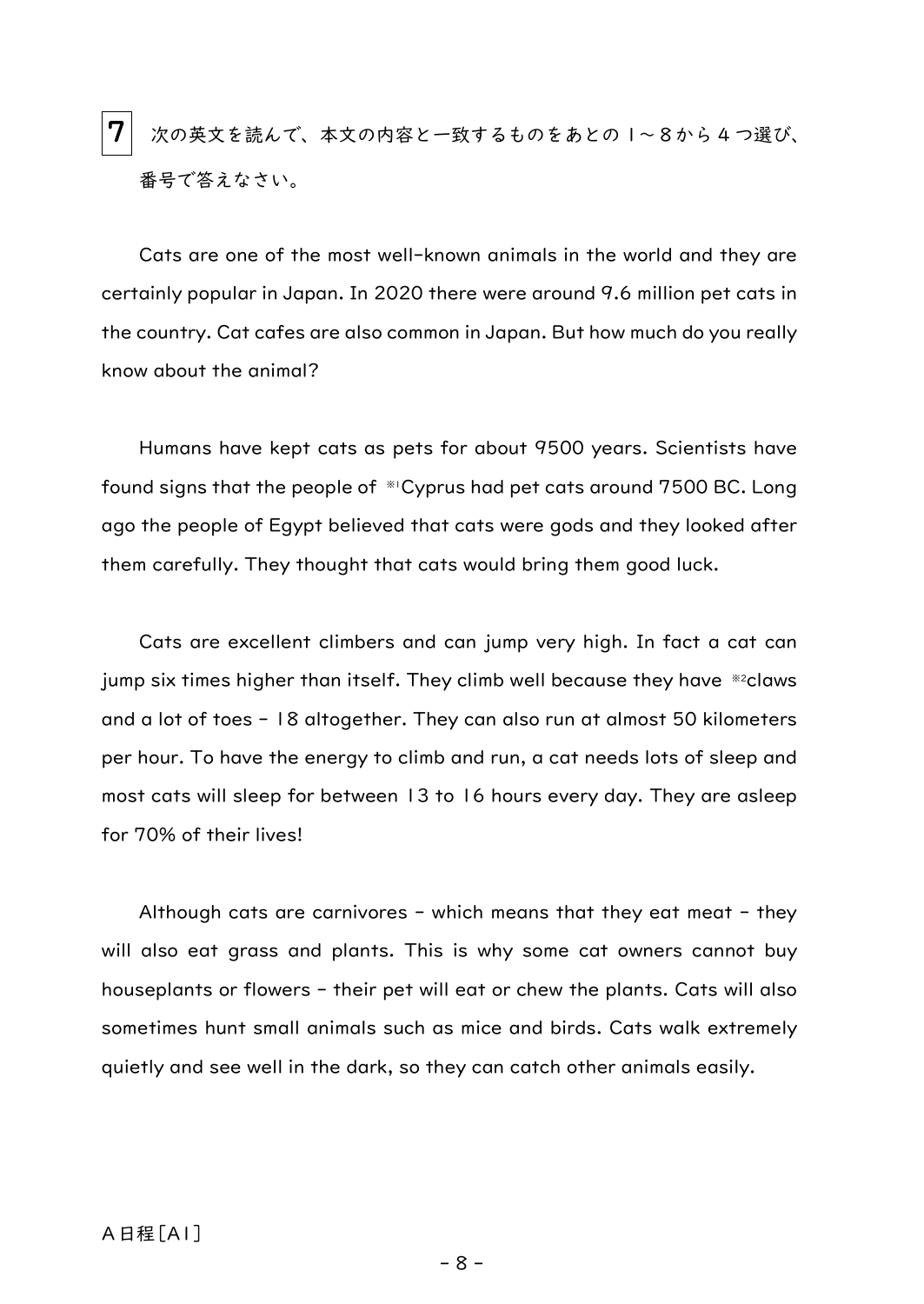You probably know that a baby cat is called a kitten, but did you know that the name for a male cat is a tom? Also, a female cat is called a queen and the name for a group of cats is a clowder. Cats can also "talk" to their owners by using their voices and their bodies. This is called cat language. For example, when a cat points its ears forward, the cat is interested in something.

Whether you are a fan of cats or not I think you can agree that they are interesting and popular animals. They are sure to be kept as pets for many years to come.

```
※1Cyprus : キプロス共和国
```

```
{}^{\divideontimes 2}claws : \vec{\mathcal{M}}
```
- 1. Many people in Japan have pet cats.
- 2. People in Cyprus thought that cats were gods.
- 3. Cats do not need much sleep.
- 4. Cats are good hunters.
- 5. Cats make very little noise when they walk.
- 6. A male cat is called a 'kitten'
- 7. Cats can 'speak' with their bodies.
- 8. Cats will become less popular in the future.

#### <問題はこれで終わりです>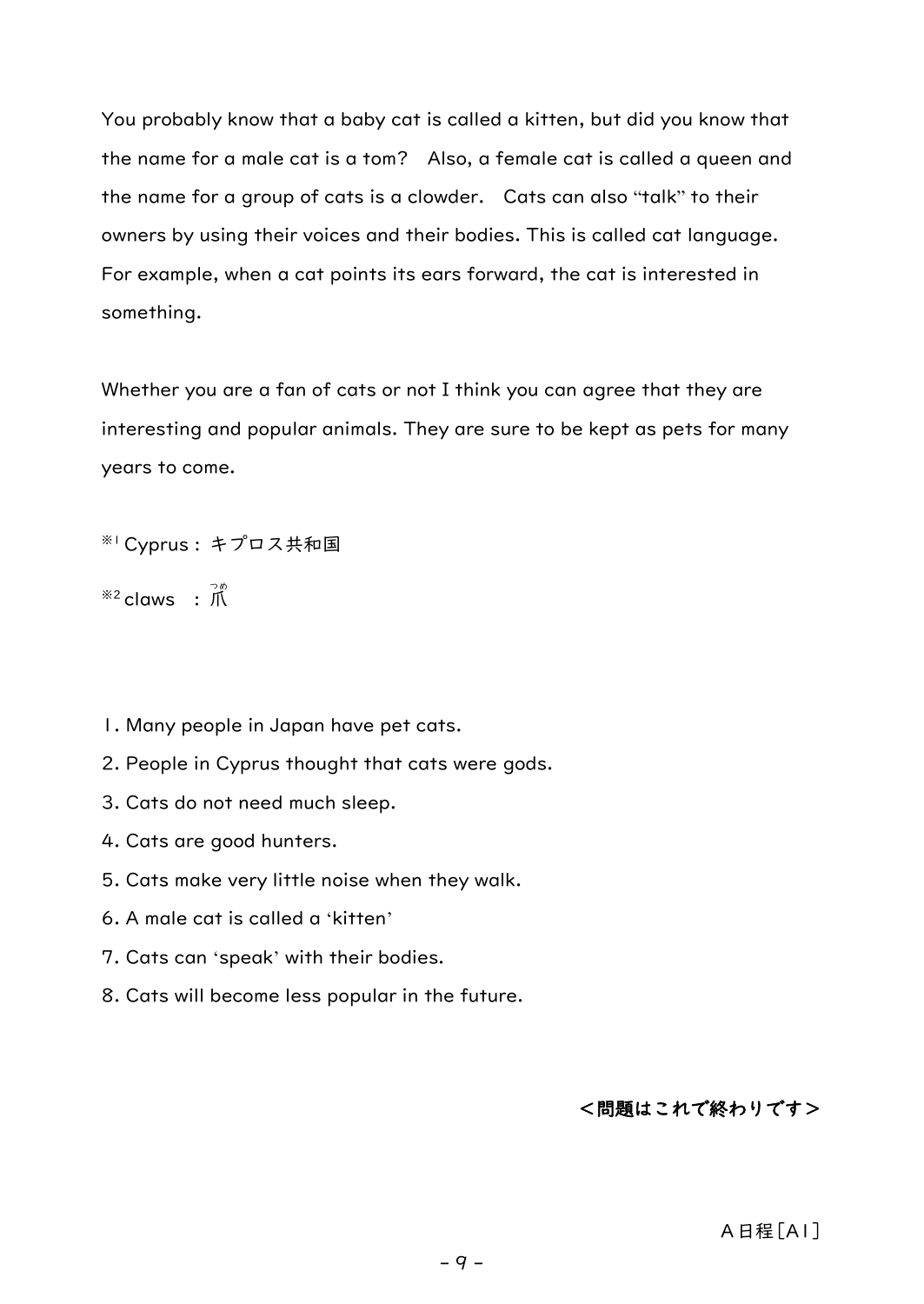2022年度 京都先端科学大学附属中学校 A日程[A1] 入学試験 英語 解答用紙



計 合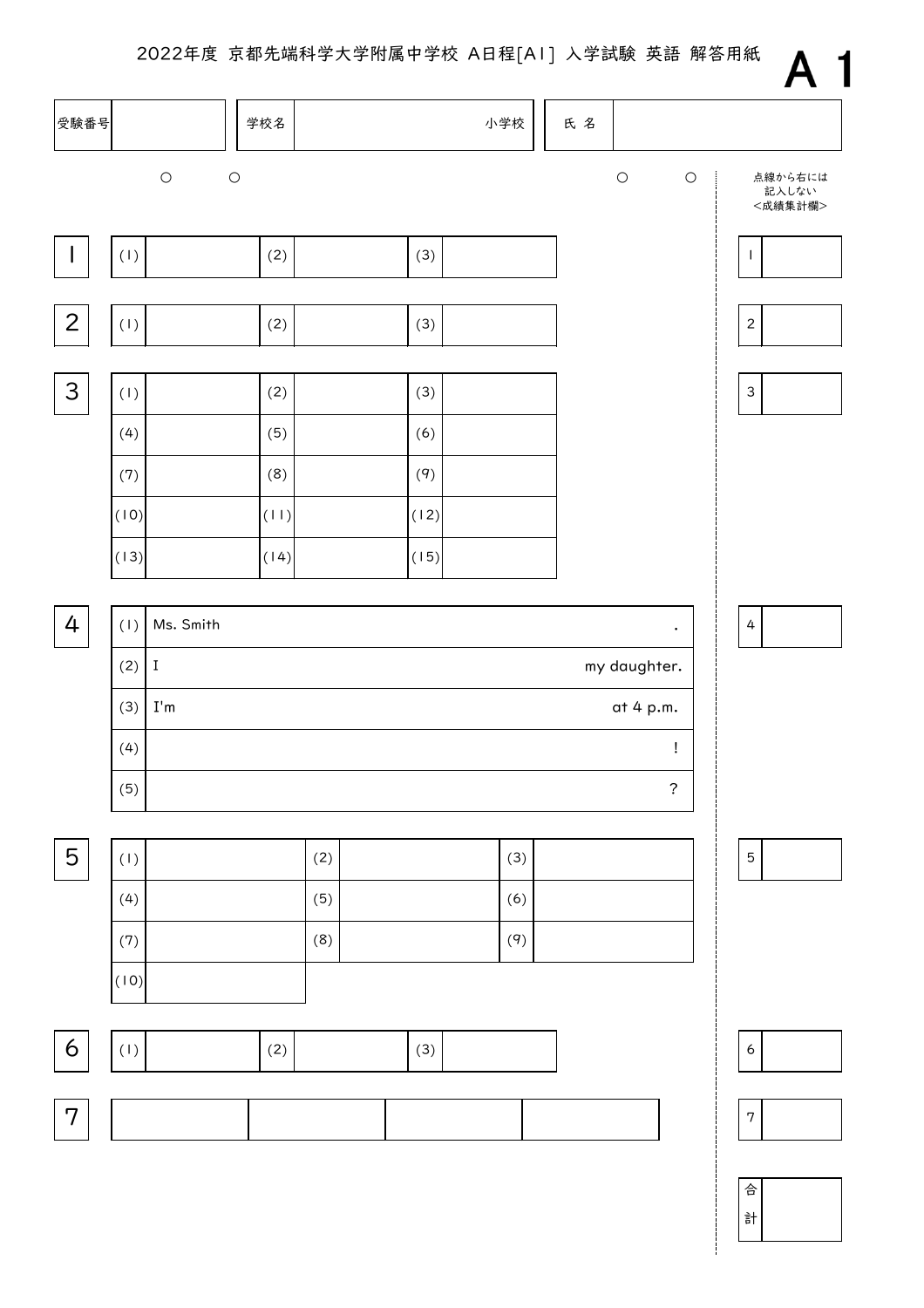英 語

- 1 【計9点】 3点×3
- $(1) 2 (2) 2 (3) 2$
- 2 【計9点】 3点×3
	- (1) 2 (2) 3 (3) 2
- 3 【計30点】 2点×15
	- (1) 2 (2) 3 (3) 2 (4) 2 (5) 3 (6) 1 (7) 2 (8) 3 (9) 3 (10) 1 (11) 3 (12) 3 (13) 3 (14) 1 (15) 2
- 4 【計10点】 2点×5
	- (1) Ms. Smith ( wanted him not to be late for school ).
	- (2) I ( didn't know which doll to buy for ) my daughter.
	- (3) I'm ( going to pick you up at Kyoto station ) at 4 p.m.
	- (4) ( What a useful machine this is )!
	- (5) ( Who left the window of the classroom open )?

#### 5 【計20点】 2点×10

- (1) before (2) able (3) without (4) forward (5) enough (6) that  $(7)$  wrong  $(8)$  until / till (9) pair (10) by
- 6 【計6点】 2点×3  $(1) 2 (2) 3 (3) 1$

7 【計16点】 4点×4

1、 4、 5、 7 [順不同]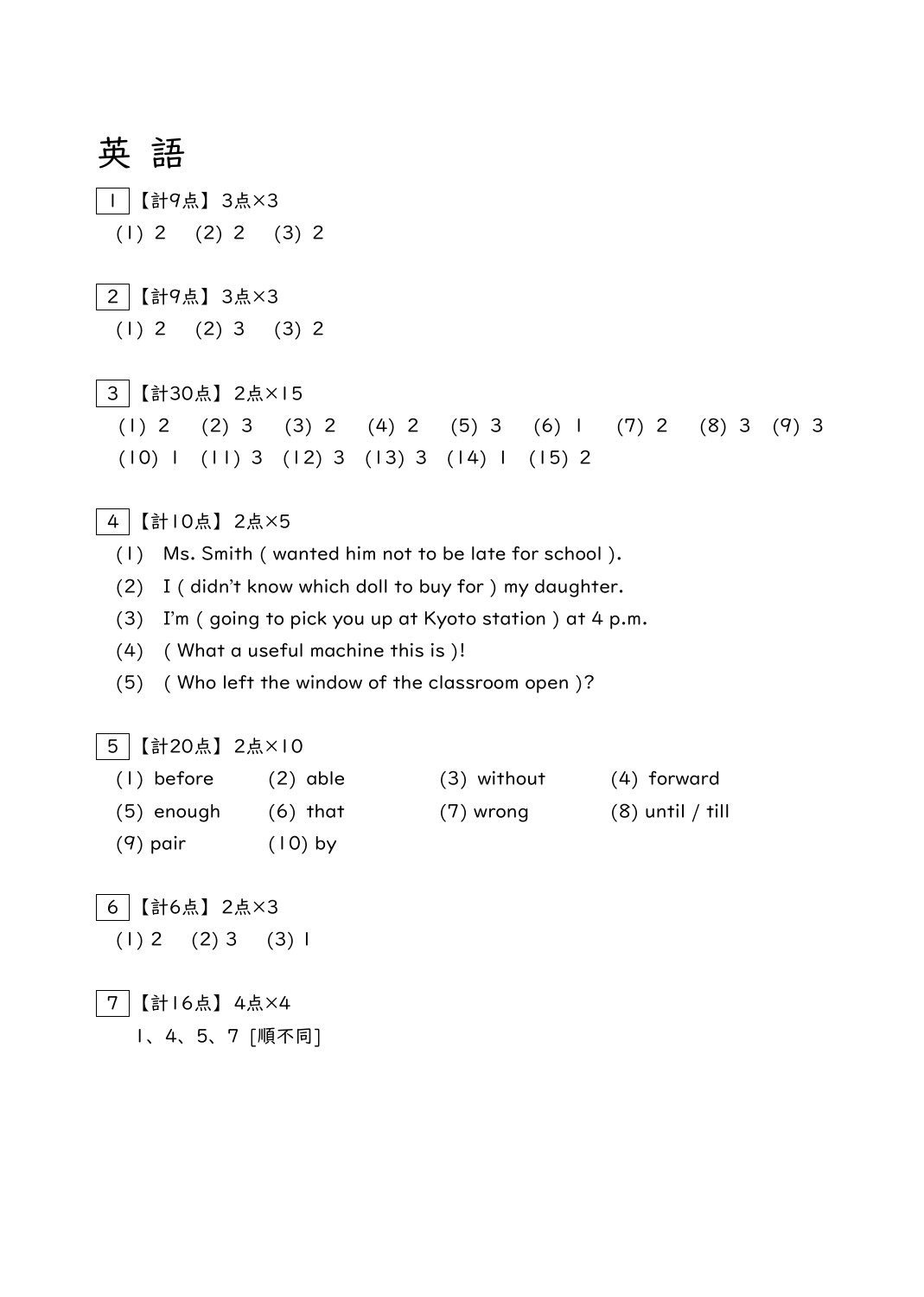#### **LISTENING**

## $\sqrt{1}$

Question 1.

A: Hello, Royal Hotel. How can I help you?

B: I'd like to book a single room for one night next weekend.

A: No problem. Which night would you like to stay?

**B:**  $\blacksquare$ 

- 1. Tuesday, please.
- 2. On Saturday.
- 3. It will be Wednesday.

Question 2.

A: Are you ready to order?

B: Yes, please. I'd like a Cesar salad, a pepperoni pizza and a coffee.

A: I'm sorry, there is no more Cesar salad.

B: \_\_\_\_\_\_\_\_\_\_\_\_\_\_\_\_\_\_\_\_\_\_

1. I see. Hot, please.

2. Really? Then a tuna salad instead, please.

3. Extra pepperoni please.

Question 3.

A: I have a really bad headache.

B: I have some medicine you can use. Here.

A: Thanks. How many should I take?

B: \_\_\_\_\_\_\_\_\_\_\_\_\_\_\_\_\_\_\_\_

1. \$3.

- 2. Two tablets.
- 3. Just before bedtime.